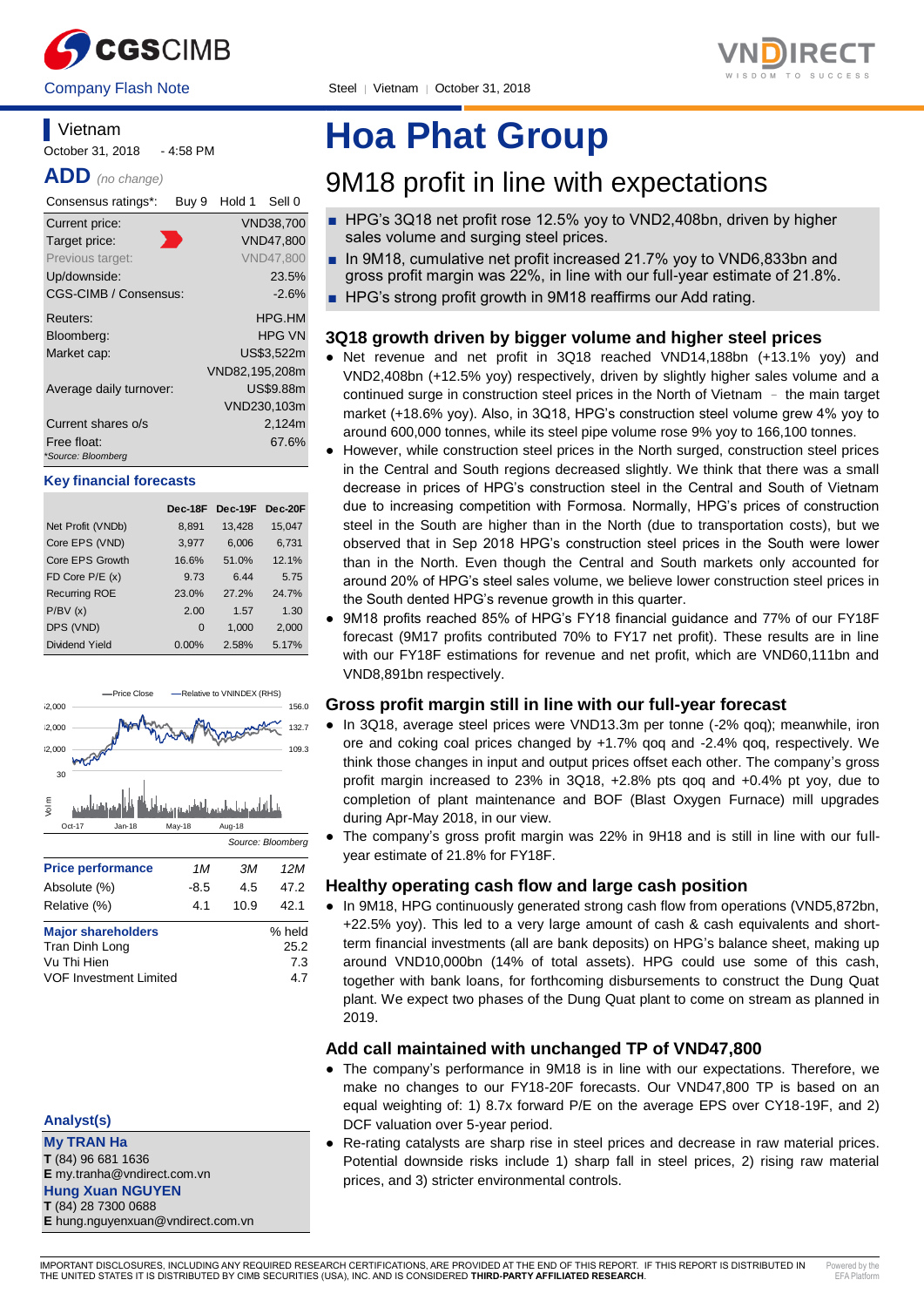

Steel │ Vietnam Hoa Phat Group | October 31, 2018



#### **Figure 1: Results comparison**

| FYE (VND bn)            | 3Q18   | 3Q17   | yoy % chg    | qoq % chg    | 9M18   | 9M17   | yoy % chg    | 9M18 as % of<br><b>FY18G</b> | 9M18 as % of<br>FY18F |
|-------------------------|--------|--------|--------------|--------------|--------|--------|--------------|------------------------------|-----------------------|
| Revenues                | 14,188 | 12,540 | 13.1%        | $-0.5%$      | 41,450 | 33,417 | 24.0%        | 75%                          | 69%                   |
| <b>COGS</b>             | 10,925 | 9,709  | 12.5%        | $-4.0\%$     | 32,340 | 25,933 | 24.7%        |                              |                       |
| Gross profit            | 3.263  | 2,831  | 15.3%        | 13.3%        | 9,110  | 7,484  | 21.7%        |                              |                       |
| Gross profit margin (%) | 23.0%  | 22.6%  | $+0.4%$ pts  | $+2.8%$ pts  | 22.0%  | 22.4%  | $-0.4%$ pts  |                              |                       |
| SG&A                    | 240    | 237    | 1.3%         | 8.8%         | 719    | 700    | 2.7%         |                              |                       |
| <b>EBIT</b>             | 3,023  | 2,594  | 16.5%        | 13.6%        | 8,391  | 6,783  | 23.7%        |                              |                       |
| EBIT margin (%)         | 21.3%  | 20.7%  | $+0.6%$ pts  | $+2.7%$ pts  | 20.2%  | 20.3%  | $-0.1\%$ pts |                              |                       |
| Interest expenses       | 142    | 131    | 8.2%         | 4.8%         | 395    | 345    | 14.6%        |                              |                       |
| EBT                     | 2,848  | 2,488  | 14.5%        | 10.5%        | 8,034  | 6,539  | 22.9%        |                              |                       |
| EBT margin (%)          | 20.1%  | 19.8%  | $+0.2%$ pts  | $+2.0\%$ pts | 19.4%  | 19.6%  | $-0.2%$ pts  |                              |                       |
| Tax rate (%)            | 15.4%  | 14.0%  | $+1.5%$ pts  | $+0.9%$ pts  | 14.9%  | 14.1%  | $+0.8%$ pts  |                              |                       |
| Net profit              | 2,408  | 2,140  | 12.5%        | 9.4%         | 6,834  | 5,614  | 21.7%        | 85%                          | 77%                   |
| Net profit margin (%)   | 17.0%  | 17.1%  | $-0.1\%$ pts | $+1.5%$ pts  | 16.5%  | 16.8%  | $-0.3%$ pts  |                              |                       |
| EPS (VND)               | 1,134  | 1,008  | 12.5%        | 9.4%         | 3,217  | 2,643  | 21.7%        |                              |                       |
|                         |        |        |              |              |        |        |              | SOURCES: VND RESEARCH, HPG   |                       |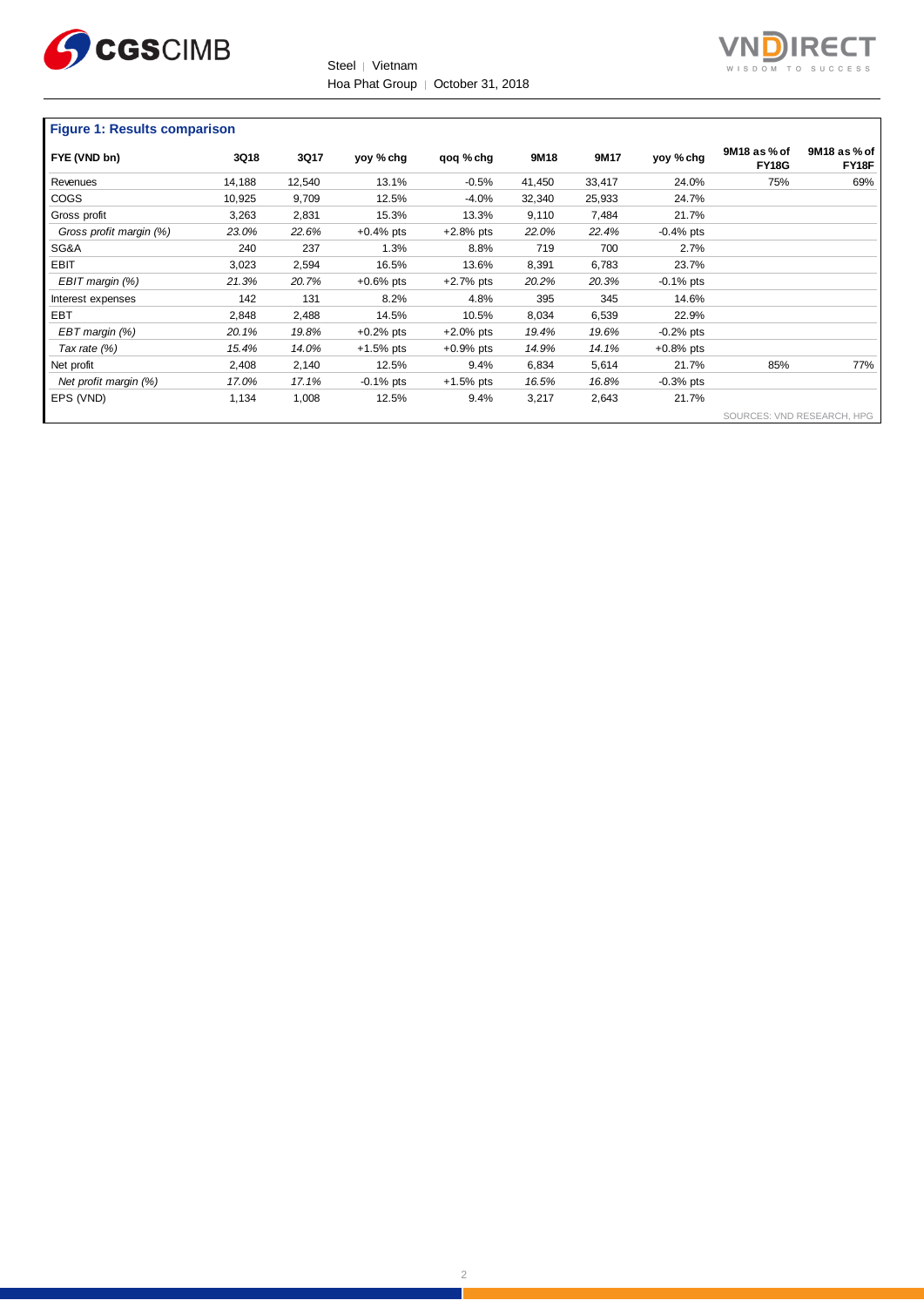



## **BY THE NUMBERS**

| <b>Profit &amp; Loss</b>                  |          |          |          |          |
|-------------------------------------------|----------|----------|----------|----------|
| (VNDb)                                    | Dec-17A  | Dec-18F  | Dec-19F  | Dec-20F  |
| <b>Total Net Revenues</b>                 | 46.162   | 60.111   | 78.587   | 86.223   |
| <b>Gross Profit</b>                       | 10.674   | 13.121   | 19.360   | 21.503   |
| <b>Operating EBITDA</b>                   | 11.626   | 15,362   | 24,220   | 26,492   |
| Depreciation And Amortisation             | (2,005)  | (3,863)  | (6,958)  | (7, 297) |
| <b>Operating EBIT</b>                     | 9,622    | 11,498   | 17,262   | 19,195   |
| Financial Income/(Expense)                | (370)    | (603)    | (808)    | (753)    |
| Pretax Income/(Loss) from Assoc.          | $\Omega$ | $\Omega$ | $\Omega$ | $\Omega$ |
| Non-Operating Income/(Expense)            | 36       | 36       | 36       | 36       |
| Profit Before Tax (pre-EI)                | 9.288    | 10,931   | 16,490   | 18.479   |
| <b>Exceptional Items</b>                  |          |          |          |          |
| <b>Pre-tax Profit</b>                     | 9.288    | 10.931   | 16.490   | 18.479   |
| Taxation                                  | (1, 274) | (1,551)  | (2, 339) | (2,621)  |
| Exceptional Income - post-tax             |          |          |          |          |
| <b>Profit After Tax</b>                   | 8,015    | 9,380    | 14,151   | 15,857   |
| Minority Interests                        | (8)      | (21)     | (16)     | (18)     |
| <b>Preferred Dividends</b>                |          |          |          |          |
| FX Gain/(Loss) - post tax                 |          |          |          |          |
| Other Adjustments - post-tax              | (181)    | (468)    | (707)    | (792)    |
| <b>Net Profit</b>                         | 7.826    | 8.891    | 13.428   | 15,047   |
| <b>Recurring Net Profit</b>               | 7,245    | 8,447    | 12,756   | 14,295   |
| <b>Fully Diluted Recurring Net Profit</b> | 7.245    | 8.447    | 12.756   | 14.295   |

| <b>Cash Flow</b>                 |           |           |           |          |
|----------------------------------|-----------|-----------|-----------|----------|
| (VNDb)                           | Dec-17A   | Dec-18F   | Dec-19F   | Dec-20F  |
| <b>EBITDA</b>                    | 11,626    | 15,362    | 24,220    | 26,492   |
| Cash Flow from Invt. & Assoc.    |           |           |           |          |
| Change In Working Capital        | (3, 149)  | 1,072     | (6,026)   | (2, 179) |
| (Incr)/Decr in Total Provisions  | $\Omega$  | $\Omega$  | $\Omega$  | 0        |
| Other Non-Cash (Income)/Expense  | (5)       | $\Omega$  | $\Omega$  | 0        |
| Other Operating Cashflow         | (361)     | (288)     | (315)     | (318)    |
| Net Interest (Paid)/Received     | (333)     | (567)     | (772)     | (717)    |
| Tax Paid                         | (1.724)   | (1.551)   | (2, 339)  | (2,621)  |
| <b>Cashflow From Operations</b>  | 6,055     | 14,028    | 14,768    | 20,658   |
| Capex                            | (8, 875)  | (20, 871) | (21, 058) | (6, 158) |
| Disposals Of FAs/subsidiaries    | 7         | 0         | 0         | 0        |
| Acq. Of Subsidiaries/investments |           |           |           |          |
| Other Investing Cashflow         | (9,058)   | 2,000     | 7.000     | $\Omega$ |
| Cash Flow From Investing         | (17, 926) | (18, 870) | (14, 057) | (6, 157) |
| Debt Raised/(repaid)             | 5.837     | 5,158     | 6.184     | (3, 110) |
| Proceeds From Issue Of Shares    | 5,057     | $\Omega$  | 0         | 0        |
| Shares Repurchased               | $\Omega$  | $\Omega$  | $\Omega$  | $\Omega$ |
| Dividends Paid                   | (4)       | $\Omega$  | (2, 124)  | (4, 248) |
| <b>Preferred Dividends</b>       |           |           |           |          |
| Other Financing Cashflow         | 1         | (164)     | (470)     | (205)    |
| Cash Flow From Financing         | 10,891    | 4,993     | 3,589     | (7, 563) |
| <b>Total Cash Generated</b>      | (980)     | 151       | 4.300     | 6.937    |
| <b>Free Cashflow To Equity</b>   | (6,034)   | 315       | 6,894     | 11,390   |
| <b>Free Cashflow To Firm</b>     | (11, 537) | (4,275)   | 1,482     | 15,217   |

| <b>Balance Sheet</b>                       |          |          |          |              |
|--------------------------------------------|----------|----------|----------|--------------|
| (VNDb)                                     | Dec-17A  | Dec-18F  | Dec-19F  | Dec-20E      |
| <b>Total Cash And Equivalents</b>          | 4.265    | 5.105    | 6.801    | 9.432        |
| <b>Total Debtors</b>                       | 6.555    | 3.607    | 7.466    | 8.622        |
| Inventories                                | 11.769   | 15.506   | 19.545   | 21.358       |
| <b>Total Other Current Assets</b>          | 10.489   | 8.599    | 1.931    | 2.130        |
| <b>Total Current Assets</b>                | 33,077   | 32,817   | 35,742   | 41,542       |
| <b>Fixed Assets</b>                        | 18.652   | 34.942   | 49.047   | 47.913       |
| <b>Total Investments</b>                   | 17       | 17       | 17       | 16           |
| Intangible Assets                          | 240      | 234      | 229      | 224          |
| <b>Total Other Non-Current Assets</b>      | 1.035    | 1.087    | 1.141    | 1.198        |
| <b>Total Non-current Assets</b>            | 19,945   | 36,280   | 50,434   | 49,352       |
| Short-term Debt                            | 11,329   | 11.421   | 14,146   | 8.622        |
| Current Portion of Long-Term Debt          |          |          |          |              |
| <b>Total Creditors</b>                     | 6.487    | 8.458    | 10.661   | 11.650       |
| <b>Other Current Liabilities</b>           |          |          |          |              |
| <b>Total Current Liabilities</b>           | 17.815   | 19.879   | 24.807   | 20.272       |
| <b>Total Long-term Debt</b>                | 1.651    | 6.605    | 6.982    | 5.230        |
| Hybrid Debt - Debt Component               |          |          |          |              |
| <b>Total Other Non-Current Liabilities</b> | 1.158    | 1.322    | 1.793    | 1.998        |
| <b>Total Non-current Liabilities</b>       | 2.809    | 7.928    | 8.775    | 7.228        |
| <b>Total Provisions</b>                    | $\Omega$ | $\Omega$ | $\Omega$ | <sup>0</sup> |
| <b>Total Liabilities</b>                   | 20.624   | 27,807   | 33,582   | 27,500       |
| Shareholders' Equity                       | 32.287   | 41.180   | 52.484   | 63.283       |
| Minority Interests                         | 111      | 111      | 111      | 111          |
| <b>Total Equity</b>                        | 32,398   | 41,291   | 52,594   | 63,394       |

#### **Key Ratios**

|                                  | Dec-17A | Dec-18F   | Dec-19F | Dec-20F |
|----------------------------------|---------|-----------|---------|---------|
| Revenue Growth                   | 38.7%   | 30.2%     | 30.7%   | 9.7%    |
| Operating EBITDA Growth          | 22.0%   | 32.1%     | 57.7%   | 9.4%    |
| Operating EBITDA Margin          | 25.2%   | 25.6%     | 30.8%   | 30.7%   |
| Net Cash Per Share (VND)         | (4.104) | (6,084)   | (6.746) | (2,081) |
| BVPS (VND)                       | 15.202  | 19.389    | 24.712  | 29.797  |
| Gross Interest Cover             | 20.06   | 15.46     | 17.49   | 19.26   |
| <b>Effective Tax Rate</b>        | 13.7%   | 14.2%     | 14.2%   | 14.2%   |
| Net Dividend Pavout Ratio        | 0.0%    | <b>NA</b> | 15.8%   | 28.2%   |
| <b>Accounts Receivables Days</b> | 35.38   | 30.85     | 25.71   | 34.15   |
| <b>Inventory Days</b>            | 113.2   | 105.9     | 108.0   | 115.7   |
| <b>Accounts Payables Days</b>    | 64.71   | 58.04     | 58.91   | 63.08   |
| <b>ROIC</b> (%)                  | 42.8%   | 27.2%     | 31.1%   | 27.9%   |
| ROCE (%)                         | 27.1%   | 22.2%     | 26.2%   | 25.8%   |
| Return On Average Assets         | 19.0%   | 15.6%     | 18.4%   | 17.9%   |

#### **Key Drivers**

|                       | Dec-17A | Dec-18F | Dec-19F | Dec-20F  |
|-----------------------|---------|---------|---------|----------|
| ASP (% Change)        | 97%     | 7.0%    | 5.0%    | $-9.0\%$ |
| Unit Sales Growth (%) | 21.1%   | 22.8%   | 31.6%   | 13.2%    |
| Utilisation Rate (%)  | 106.4%  | 95.9%   | 60.9%   | 84.8%    |

 $0.0$   $\frac{1}{\sqrt{2}}$ 2.0 4.0 6.0 8.0 10.0 12.0 14.0 Jan-14A Jan-15A Jan-16A Jan-17F Jan-18F **12-mth Fwd FD P/E (x)** Hoa Phat Group Hoa Sen Group - Nam Kim Steel

SOURCES: CGS-CIMB RESEARCH, COMPANY REPORTS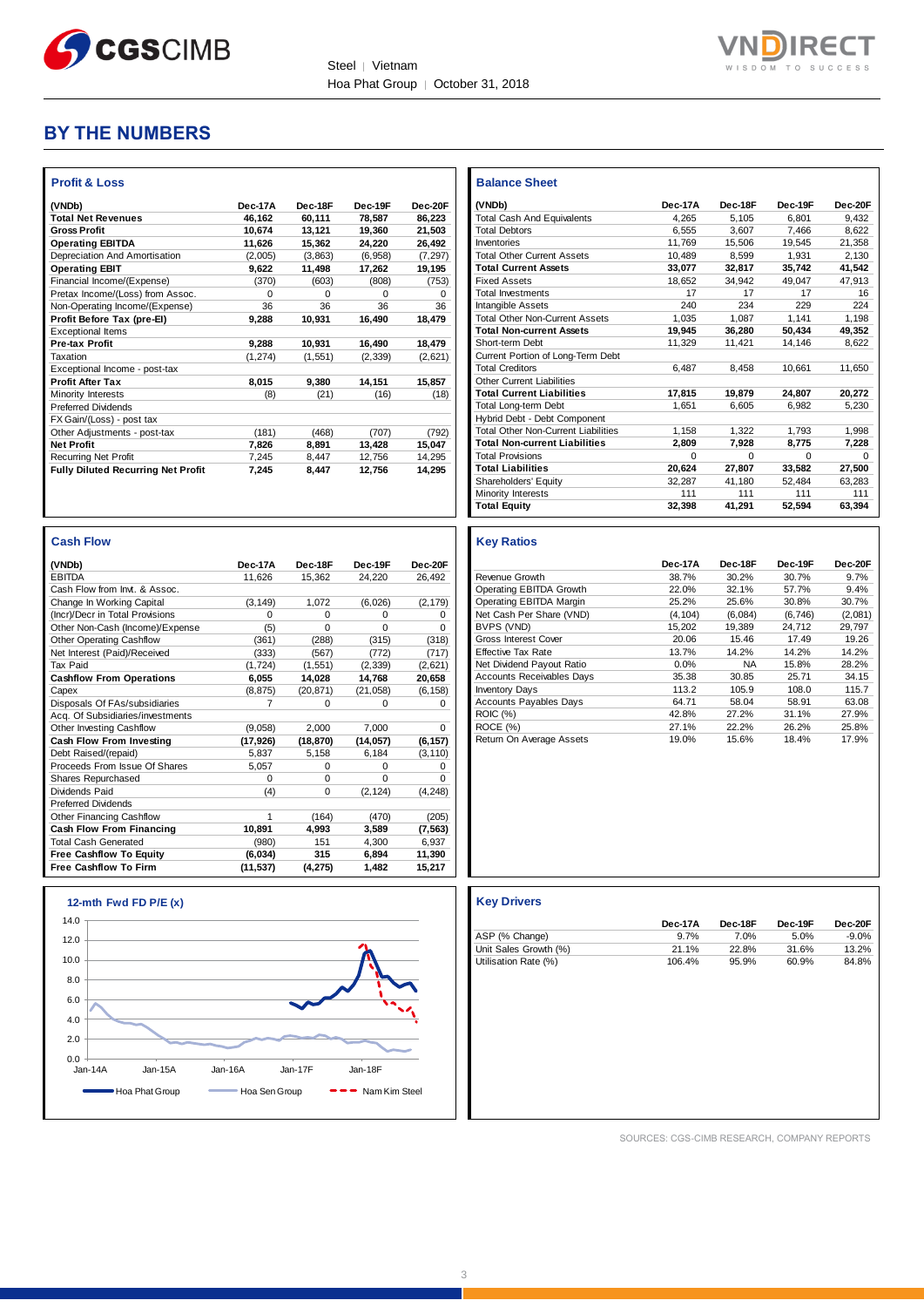



#### **DISCLAIMER**

The content of this report (including the views and opinions expressed therein, and the information comprised therein) has been prepared by and belongs to VNDIRECT Securities Corporation, and is distributed by CGS-CIMB or CIMB Investment Bank Berhad ("CIMB"), as the case may be, pursuant to an arrangement between VNDIRECT Securities Corporation and CGS-CIMB. VNDIRECT Securities Corporation is not an affiliate of CGS-CIMB or CIMB.

This report is not directed to, or intended for distribution to or use by, any person or entity who is a citizen or resident of or located in any locality, state, country or other jurisdiction where such distribution, publication, availability or use would be contrary to law or regulation.

By accepting this report, the recipient hereof represents and warrants that he is entitled to receive such report in accordance with the restrictions set forth below and agrees to be bound by the limitations contained herein (including the "Restrictions on Distributions" set out below). Any failure to comply with these limitations may constitute a violation of law. This publication is being supplied to you strictly on the basis that it will remain confidential. No part of this report may be (i) copied, photocopied, duplicated, stored or reproduced in any form by any means or (ii) redistributed or passed on, directly or indirectly, to any other person in whole or in part, for any purpose without the prior written consent of CGS-CIMB or CIMB, as the case may be.

The information contained in this research report is prepared from data believed to be correct and reliable at the time of issue of this report.

VNDIRECT Securities Corporation may or may not issue regular reports on the subject matter of this report at any frequency and may cease to do so or change the periodicity of reports at any time. None of VNDIRECT Securities Corporation, CGS-CIMB or CIMB is under any obligation to update this report in the event of a material change to the information contained in this report. None of VNDIRECT Securities Corporation, CGS-CIMB or CIMB has any and will accept any, obligation to (i) check or ensure that the contents of this report remain current, reliable or relevant, (ii) ensure that the content of this report constitutes all the information a prospective investor may require, (iii) ensure the adequacy, accuracy, completeness, reliability or fairness of any views, opinions and information, and accordingly, VNDIRECT Securities Corporation, CGS-CIMB and CIMB and their respective affiliates and related persons including China Galaxy International Financial Holdings Limited ("CGIFHL") and CIMB Group Sdn. Bhd. ("CIMBG") and their respective related corporations (and their respective directors, associates, connected persons and/or employees) shall not be liable in any manner whatsoever for any consequences (including but not limited to any direct, indirect or consequential losses, loss of profits and damages) of any reliance thereon or usage thereof. In particular, VNDIRECT Securities Corporation, CGS-CIMB and CIMB disclaim all responsibility and liability for the views and opinions set out in this report.

Unless otherwise specified, this report is based upon reasonable sources. Such sources will, unless otherwise specified, for market data, be market data and prices available from the main stock exchange or market where the relevant security is listed, or, where appropriate, any other market. Information on the accounts and business of company(ies) will generally be based on published statements of the company(ies), information disseminated by regulatory information services, other publicly available information and information resulting from our research. Whilst every effort is made to ensure that statements of facts made in this report are accurate, all estimates, projections, forecasts, expressions of opinion and other subjective judgments contained in this report are based on assumptions considered to be reasonable as of the date of the document in which they are contained and must not be construed as a representation that the matters referred to therein will occur. Past performance is not a reliable indicator of future performance. The value of investments may go down as well as up and those investing may, depending on the investments in question, lose more than the initial investment. No report shall constitute an offer or an invitation by or on behalf of CGS-CIMB, CIMB, or VNDIRECT Securities Corporation, or their respective affiliates (including CGIFHL, CIMBG and their respective related corporations) to any person to buy or sell any investments.

CGS-CIMB, CIMB and/or VNDIRECT Securities Corporation and/or their respective affiliates and related corporations (including CGIFHL, CIMBG and their respective related corporations), their respective directors, associates, connected parties and/or employees may own or have positions in securities of the company(ies) covered in this research report or any securities related thereto and may from time to time add to or dispose of, or may be materially interested in, any such securities. Further, CGS-CIMB, CIMB and/or VNDIRECT Securities Corporation, and/or their respective affiliates and their respective related corporations (including CGIFHL, CIMBG and their respective related corporations) do and seek to do business with the company(ies) covered in this research report and may from time to time act as market maker or have assumed an underwriting commitment in securities of such company(ies), may sell them to or buy them from customers on a principal basis and may also perform or seek to perform significant investment banking, advisory, underwriting or placement services for or relating to such company(ies) as well as solicit such investment, advisory or other services from any entity mentioned in this report.

CGS-CIMB, CIMB and/or VNDIRECT Securities Corporation and/or their respective affiliates (including CGIFHL, CIMBG and their respective related corporations) may enter into an agreement with the company(ies) covered in this report relating to the production of research reports. CGS-CIMB, CIMB and/or VNDIRECT Securities Corporation may disclose the contents of this report to the company(ies) covered by it and may have amended the contents of this report following such disclosure.

The analyst responsible for the production of this report hereby certifies that the views expressed herein accurately and exclusively reflect his or her personal views and opinions about any and all of the issuers or securities analysed in this report and were prepared independently and autonomously. No part of the compensation of the analyst(s) was, is, or will be directly or indirectly related to the inclusion of specific recommendations(s) or view(s) in this report. The analyst(s) who prepared this research report is prohibited from receiving any compensation, incentive or bonus based on specific investment banking transactions or for providing a specific recommendation for, or view of, a particular company. Information barriers and other arrangements may be established where necessary to prevent conflicts of interests arising. However, the analyst(s) may receive compensation that is based on his/their coverage of company(ies) in the performance of his/their duties or the performance of his/their recommendations and the research personnel involved in the preparation of this report may also participate in the solicitation of the businesses as described above. In reviewing this research report, an investor should be aware that any or all of the foregoing, among other things, may give rise to real or potential conflicts of interest. Additional information is, subject to the duties of confidentiality, available on request.

The term "VNDIRECT Securities Corporation" shall, unless the context otherwise requires, mean VNDIRECT Securities Corporation and its affiliates, subsidiaries and related companies. The term "CGS-CIMB" shall denote, where appropriate, the relevant entity distributing or disseminating the report in the particular jurisdiction referenced below, or, in every other case except as otherwise stated herein, CIMB Securities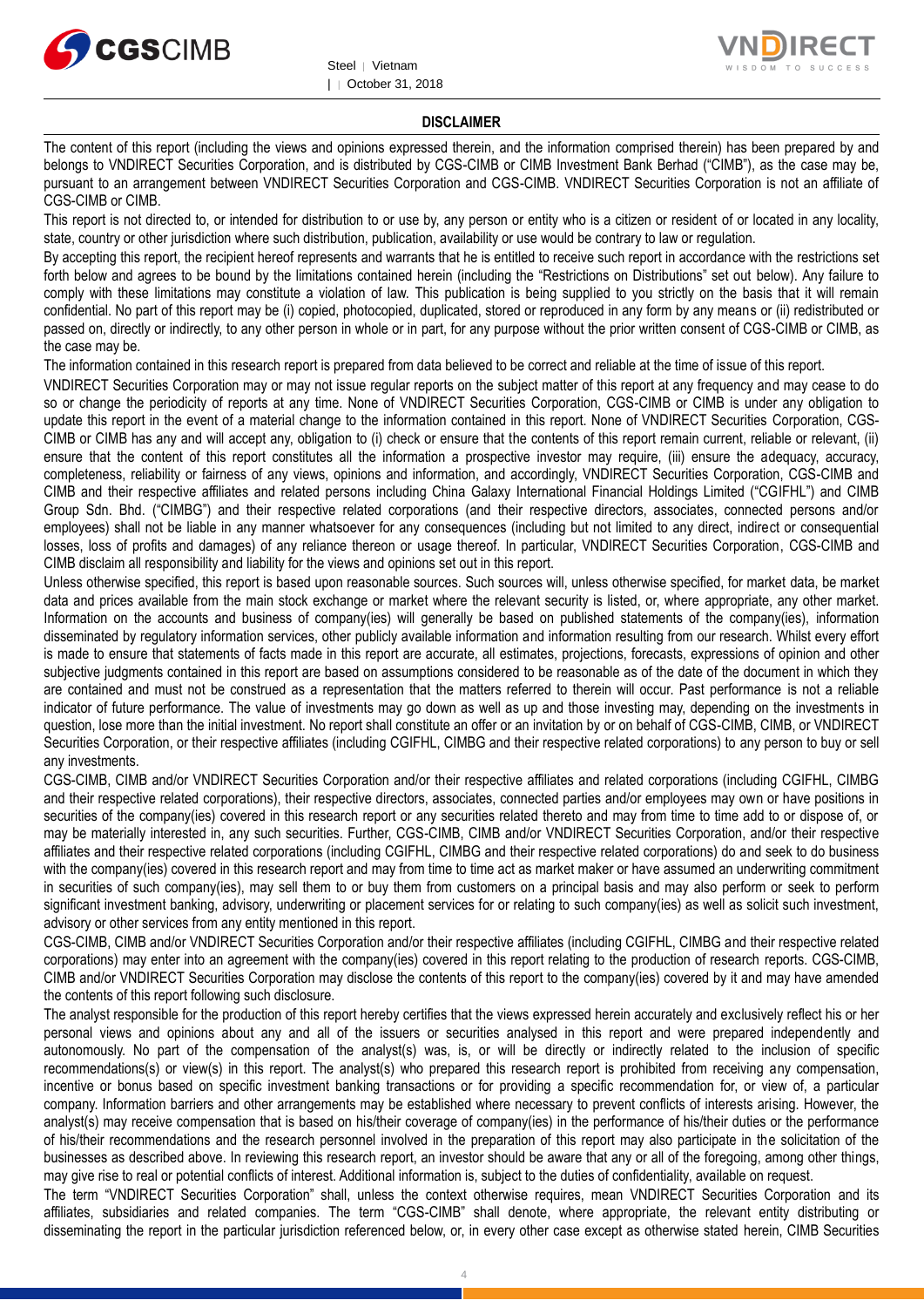



International Pte. Ltd. and its affiliates, subsidiaries and related corporations.

#### **CGS-CIMB**

| Country     | <b>CGS-CIMB Entity</b>                      | <b>Regulated by</b>                                             |
|-------------|---------------------------------------------|-----------------------------------------------------------------|
| Hong Kong   | <b>CGS-CIMB Securities Limited</b>          | Securities and Futures Commission Hong Kong                     |
| India       | CGS-CIMB Securities (India) Private Limited | Securities and Exchange Board of India (SEBI)                   |
| Indonesia   | PT CGS-CIMB Sekuritas Indonesia             | Financial Services Authority of Indonesia                       |
| Singapore   | CGS-CIMB Research Pte. Ltd.                 | Monetary Authority of Singapore                                 |
| South Korea | CGS-CIMB Securities Limited, Korea Branch   | Financial Services Commission and Financial Supervisory Service |
| Thailand    | CGS-CIMB Securities (Thailand) Co. Ltd.     | Securities and Exchange Commission Thailand                     |

#### **CIMB**

| ۔ountrٽ         | - -<br>CIME<br><b>ALL</b><br>Entity         | ۱h۷<br>.                                                   |
|-----------------|---------------------------------------------|------------------------------------------------------------|
| alavsia<br>ivia | CIM.<br>. .<br>Berhad<br>Bank<br>'nvestment | .<br>Malavsia<br>urities<br>Commission<br>$S^{\alpha}$<br> |

(i) As of October 31, 2018 VNDIRECT Securities Corporation has a proprietary position in the securities (which may include but not limited to shares, warrants, call warrants and/or any other derivatives) in the following company or companies covered or recommended in this report: (a) -

(ii) As of October 31, 2018, the analyst(s) who prepared this report, and the associate(s), has / have an interest in the securities (which may include but not limited to shares, warrants, call warrants and/or any other derivatives) in the following company or companies covered or recommended in this report:

(a) -

This report does not purport to contain all the information that a prospective investor may require. CGS-CIMB, and VNDIRECT Securities Corporation and their respective affiliates (including CGIFHL, CIMBG and their related corporations) do not make any guarantee, representation or warranty, express or implied, as to the adequacy, accuracy, completeness, reliability or fairness of any such information and opinion contained in this report. None of CGS-CIMB, CIMB and VNDIRECT Securities Corporation and their respective affiliates nor their related persons (including CGIFHL, CIMBG and their related corporations) shall be liable in any manner whatsoever for any consequences (including but not limited to any direct, indirect or consequential losses, loss of profits and damages) of any reliance thereon or usage thereof.

This report is general in nature and has been prepared for information purposes only. It is intended for circulation amongst CGS-CIMB's, CIMB's and their respective affiliates' (including CGIFHL's, CIMBG's and their respective related corporations') clients generally and does not have regard to the specific investment objectives, financial situation and the particular needs of any specific person who may receive this report. The information and opinions in this report are not and should not be construed or considered as an offer, recommendation or solicitation to buy or sell the subject securities, related investments or other financial instruments or any derivative instrument, or any rights pertaining thereto.

Investors are advised to make their own independent evaluation of the information contained in this research report, consider their own individual investment objectives, financial situation and particular needs and consult their own professional and financial advisers as to the legal, business, financial, tax and other aspects before participating in any transaction in respect of the securities of company(ies) covered in this research report. The securities of such company(ies) may not be eligible for sale in all jurisdictions or to all categories of investors.

**Australia:** Despite anything in this report to the contrary, this research is provided in Australia by CIMB Securities (Singapore) Pte. Ltd. and CIMB Securities Limited. This research is only available in Australia to persons who are "wholesale clients" (within the meaning of the Corporations Act 2001 (Cth) and is supplied solely for the use of such wholesale clients and shall not be distributed or passed on to any other person. You represent and warrant that if you are in Australia, you are a "wholesale client". This research is of a general nature only and has been prepared without taking into account the objectives, financial situation or needs of the individual recipient. CIMB Securities (Singapore) Pte. Ltd. and CIMB Securities Limited do not hold, and are not required to hold an Australian financial services license. CIMB Securities (Singapore) Pte. Ltd. and CIMB Securities Limited rely on "passporting" exemptions for entities appropriately licensed by the Monetary Authority of Singapore (under ASIC Class Order 03/1102) and the Securities and Futures Commission in Hong Kong (under ASIC Class Order 03/1103).

**Canada:** This research report has not been prepared in accordance with the disclosure requirements of Dealer Member Rule 3400 – Research Restrictions and Disclosure Requirements of the Investment Industry Regulatory Organization of Canada. For any research report distributed by CIBC, further disclosures related to CIBC conflicts of interest can be found at https://researchcentral.cibcwm.com.

**China:** For the purpose of this report, the People's Republic of China ("PRC") does not include the Hong Kong Special Administrative Region, the Macau Special Administrative Region or Taiwan. The distributor of this report has not been approved or licensed by the China Securities Regulatory Commission or any other relevant regulatory authority or governmental agency in the PRC. This report contains only marketing information. The distribution of this report is not an offer to buy or sell to any person within or outside PRC or a solicitation to any person within or outside of PRC to buy or sell any instruments described herein. This report is being issued outside the PRC to a limited number of institutional investors and may not be provided to any person other than the original recipient and may not be reproduced or used for any other purpose.

**France:** Only qualified investors within the meaning of French law shall have access to this report. This report shall not be considered as an offer to subscribe to, or used in connection with, any offer for subscription or sale or marketing or direct or indirect distribution of financial instruments and it is not intended as a solicitation for the purchase of any financial instrument.

**Germany:** This report is only directed at persons who are professional investors as defined in sec 31a(2) of the German Securities Trading Act (WpHG). This publication constitutes research of a non-binding nature on the market situation and the investment instruments cited here at the time of the publication of the information.

The current prices/yields in this issue are based upon closing prices from Bloomberg as of the day preceding publication. Please note that neither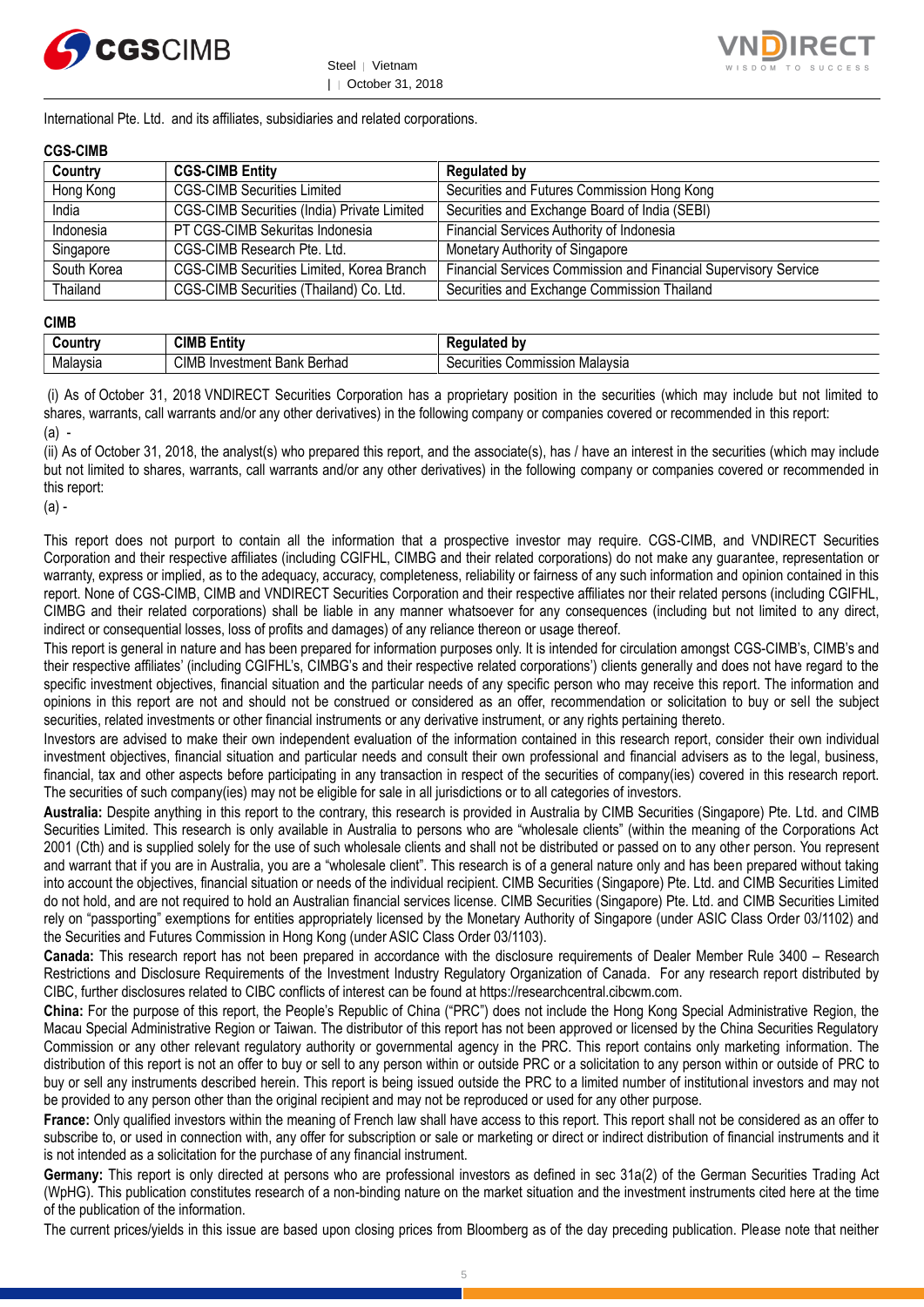



the German Federal Financial Supervisory Agency (BaFin), nor any other supervisory authority exercises any control over the content of this report. **Hong Kong:** This report is issued and distributed in Hong Kong by CIMB Securities Limited ("CHK") which is licensed in Hong Kong by the Securities and Futures Commission for Type 1 (dealing in securities), Type 4 (advising on securities) and Type 6 (advising on corporate finance) activities. Any investors wishing to purchase or otherwise deal in the securities covered in this report should contact the Head of Sales at CIMB Securities Limited. The views and opinions in this research report are of VNDIRECT Securities Corporation as of the date hereof and are subject to change. If the Financial Services and Markets Act of the United Kingdom or the rules of the Financial Conduct Authority apply to a recipient, our obligations owed to such recipient therein are unaffected. CHK has no obligation to update its opinion or the information in this research report. This publication is strictly confidential and is for private circulation only to clients of CHK.

CHK does not make a market on other securities mentioned in the report.

**India:** This report is issued and distributed in India by CIMB Securities (India) Private Limited ("CIMB India") which is registered with the National Stock Exchange of India Limited and BSE Limited as a trading and clearing member under the Securities and Exchange Board of India (Stock Brokers and Sub-Brokers) Regulations, 1992. In accordance with the provisions of Regulation 4(g) of the Securities and Exchange Board of India (Investment Advisers) Regulations, 2013, CIMB India is not required to seek registration with the Securities and Exchange Board of India ("SEBI") as an Investment Adviser. CIMB India is registered with SEBI as a Research Analyst pursuant to the SEBI (Research Analysts) Regulations, 2014 ("Regulations").

This report does not take into account the particular investment objectives, financial situations, or needs of the recipients. It is not intended for and does not deal with prohibitions on investment due to law/jurisdiction issues etc. which may exist for certain persons/entities. Recipients should rely on their own investigations and take their own professional advice before investment.

The report is not a "prospectus" as defined under Indian Law, including the Companies Act, 2013, and is not, and shall not be, approved by, or filed or registered with, any Indian regulator, including any Registrar of Companies in India, SEBI, any Indian stock exchange, or the Reserve Bank of India. No offer, or invitation to offer, or solicitation of subscription with respect to any such securities listed or proposed to be listed in India is being made, or intended to be made, to the public, or to any member or section of the public in India, through or pursuant to this report.

The research analysts, strategists or economists principally responsible for the preparation of this research report are segregated from the other activities of CIMB India and they have received compensation based upon various factors, including quality, accuracy and value of research, firm profitability or revenues, client feedback and competitive factors. Research analysts', strategists' or economists' compensation is not linked to investment banking or capital markets transactions performed or proposed to be performed by CIMB India or its affiliates.

CGS-CIMB India has not received any investment banking related compensation from the companies mentioned in the report in the past 12 months. CGS-CIMB India has not received any compensation from the companies mentioned in the report in the past 12 months.

**Indonesia:** This report is issued and distributed by PT CIMB Sekuritas Indonesia ("CIMBI"). The views and opinions in this research report are our own as of the date hereof and are subject to change. CIMBI has no obligation to update its opinion or the information in this research report. Neither this report nor any copy hereof may be distributed in Indonesia or to any Indonesian citizens wherever they are domiciled or to Indonesian residents except in compliance with applicable Indonesian capital market laws and regulations.

This research report is not an offer of securities in Indonesia. The securities referred to in this research report have not been registered with the Financial Services Authority (Otoritas Jasa Keuangan) pursuant to relevant capital market laws and regulations, and may not be offered or sold within the territory of the Republic of Indonesia or to Indonesian citizens through a public offering or in circumstances which constitute an offer within the meaning of the Indonesian capital market law and regulations.

**Ireland:** CGS-CIMB is not an investment firm authorised in the Republic of Ireland and no part of this document should be construed as CGS-CIMB acting as, or otherwise claiming or representing to be, an investment firm authorised in the Republic of Ireland.

**Malaysia:** This report is distributed in Malaysia by CIMB solely for the benefit of and for the exclusive use of our clients. Recipients of this report are to contact CIMB, at 17th Floor Menara CIMB No. 1 Jalan Stesen Sentral 2, Kuala Lumpur Sentral 50470 Kuala Lumpur, Malaysia, in respect of any matters arising from or in connection with this report. CIMB has no obligation to update, revise or reaffirm its opinion or the information in this research reports after the date of this report.

**New Zealand:** In New Zealand, this report is for distribution only to persons who are wholesale clients pursuant to section 5C of the Financial Advisers Act 2008.

**Singapore:** This report is issued and distributed by CIMB Research Pte Ltd ("CIMBR"). CIMBR is a financial adviser licensed under the Financial Advisers Act, Cap 110 ("FAA") for advising on investment products, by issuing or promulgating research analyses or research reports, whether in electronic, print or other form. Accordingly CIMBR is a subject to the applicable rules under the FAA unless it is able to avail itself to any prescribed exemptions.

Recipients of this report are to contact CIMB Research Pte Ltd, 50 Raffles Place, #16-02 Singapore Land Tower, Singapore in respect of any matters arising from, or in connection with this report. CIMBR has no obligation to update its opinion or the information in this research report. This publication is strictly confidential and is for private circulation only. If you have not been sent this report by CIMBR directly, you may not rely, use or disclose to anyone else this report or its contents.

If the recipient of this research report is not an accredited investor, expert investor or institutional investor, CIMBR accepts legal responsibility for the contents of the report without any disclaimer limiting or otherwise curtailing such legal responsibility. If the recipient is an accredited investor, expert investor or institutional investor, the recipient is deemed to acknowledge that CIMBR is exempt from certain requirements under the FAA and its attendant regulations, and as such, is exempt from complying with the following :

(a) Section 25 of the FAA (obligation to disclose product information);

(b) Section 27 (duty not to make recommendation with respect to any investment product without having a reasonable basis where you may be reasonably expected to rely on the recommendation) of the FAA;

(c) MAS Notice on Information to Clients and Product Information Disclosure [Notice No. FAA-N03];

(d) MAS Notice on Recommendation on Investment Products [Notice No. FAA-N16];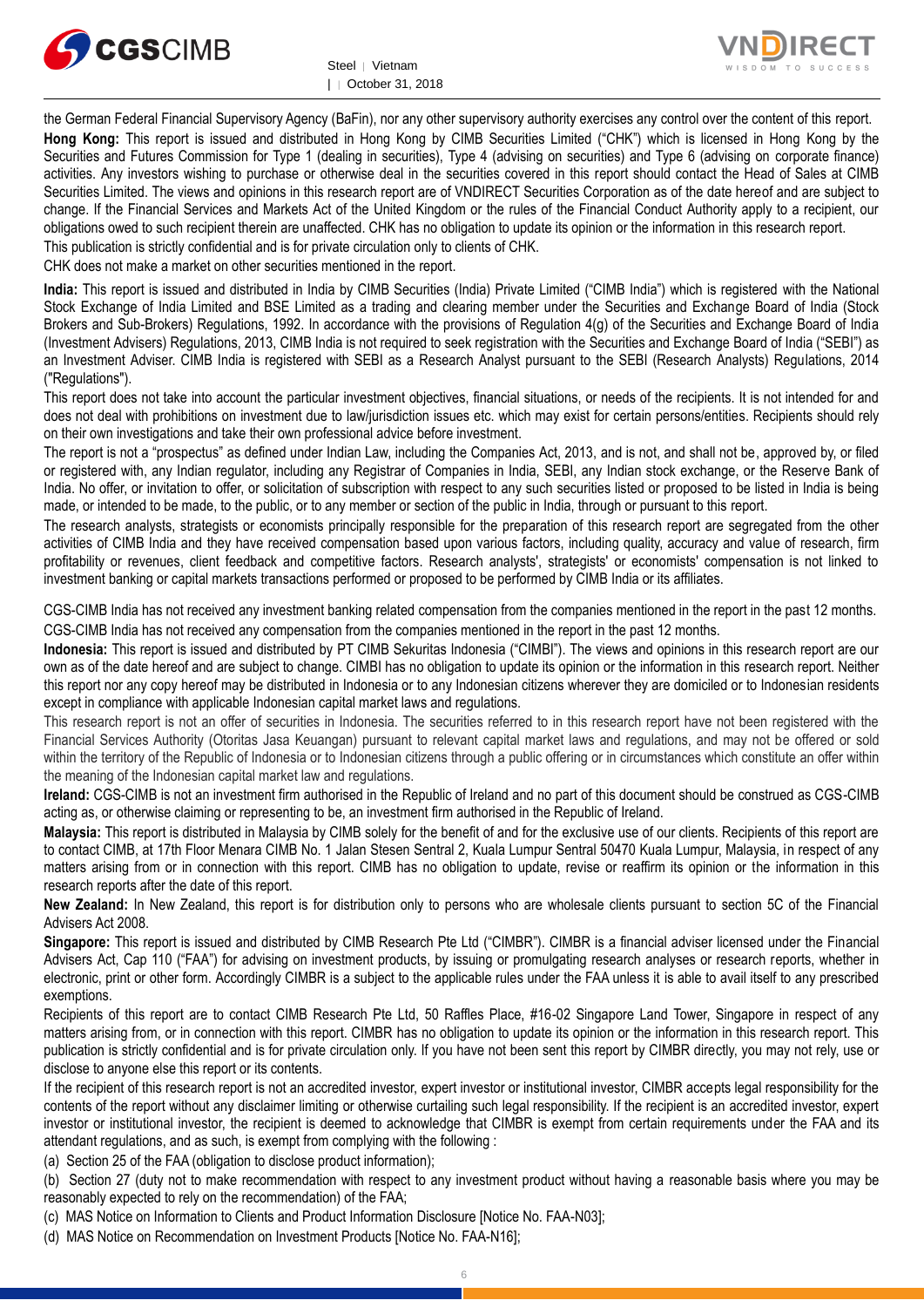



(e) Section 36 (obligation on disclosure of interest in securities), and

(f) any other laws, regulations, notices, directive, guidelines, circulars and practice notes which are relates to the above, to the extent permitted by applicable laws, as may be amended from time to time, and any other laws, regulations, notices, directive, guidelines, circulars, and practice notes as we may notify you from time to time. In addition, the recipient who is an accredited investor, expert investor or institutional investor acknowledges that a CIMBR is exempt from Section 27 of the FAA, the recipient will also not be able to file a civil claim against CIMBR for any loss or damage arising from the recipient's reliance on any recommendation made by CIMBR which would otherwise be a right that is available to the recipient under Section 27 of the FAA, the recipient will also not be able to file a civil claim against CIMBR for any loss or damage arising from the recipient's reliance on any recommendation made by CIMBR which would otherwise be a right that is available to the recipient under Section 27 of the FAA.

CIMBR, its affiliates and related corporations, their directors, associates, connected parties and/or employees may own or have positions in securities of the company(ies) covered in this research report or any securities related thereto and may from time to time add to or dispose of, or may be materially interested in, any such securities. Further, CIMBR, its affiliates and its related corporations do and seek to do business with the company(ies) covered in this research report and may from time to time act as market maker or have assumed an underwriting commitment in securities of such company(ies), may sell them to or buy them from customers on a principal basis and may also perform or seek to perform significant investment banking, advisory, underwriting or placement services for or relating to such company(ies) as well as solicit such investment, advisory or other services from any entity mentioned in this report.

As of October 31, 2018,, CIMBR does not have a proprietary position in the recommended securities in this report.

CIMBR does not make a market on other securities mentioned in the report.

**South Korea:** This report is issued and distributed in South Korea by CIMB Securities Limited, Korea Branch ("CIMB Korea") which is licensed as a cash equity broker, and regulated by the Financial Services Commission and Financial Supervisory Service of Korea. In South Korea, this report is for distribution only to professional investors under Article 9(5) of the Financial Investment Services and Capital Market Act of Korea ("FSCMA").

**Spain:** This document is a research report and it is addressed to institutional investors only. The research report is of a general nature and not personalised and does not constitute investment advice so, as the case may be, the recipient must seek proper advice before adopting any investment decision. This document does not constitute a public offering of securities.

CGS-CIMB is not registered with the Spanish Comision Nacional del Mercado de Valores to provide investment services.

**Sweden:** This report contains only marketing information and has not been approved by the Swedish Financial Supervisory Authority. The distribution of this report is not an offer to sell to any person in Sweden or a solicitation to any person in Sweden to buy any instruments described herein and may not be forwarded to the public in Sweden.

**Switzerland:** This report has not been prepared in accordance with the recognized self-regulatory minimal standards for research reports of banks issued by the Swiss Bankers' Association (Directives on the Independence of Financial Research).

Thailand: This report is issued and distributed by CIMB Securities (Thailand) Co. Ltd. ("CIMBT") based upon sources believed to be reliable (but their accuracy, completeness or correctness is not guaranteed). The statements or expressions of opinion herein were arrived at after due and careful consideration for use as information for investment. Such opinions are subject to change without notice and CIMBT has no obligation to update its opinion or the information in this research report.

CIMBT may act or acts as Market Maker, and issuer and offerer of Derivative Warrants and Structured Note which may have the following securities as its underlying securities. Investors should carefully read and study the details of the derivative warrants in the prospectus before making investment decisions.

AAV, ADVANC, AMATA, ANAN, AOT, AP, BA, BANPU, BBL, BCH, BCP, BCPG, BDMS, BEAUTY, BEC, BEM, BJC, BH, BIG, BLA, BLAND, BPP, BTS, CBG, CENTEL, CHG, CK, CKP, COM7, CPALL, CPF, CPN, DELTA, DTAC, EA, EGCO, EPG, GFPT, GLOBAL, GLOW, GPSC, GUNKUL, HMPRO, INTUCH, IRPC, ITD, IVL, KBANK, KCE, KKP, KTB, KTC, LH, LHBANK, LPN, MAJOR, MALEE, MEGA, MINT, MONO, MTLS, PLANB, PSH, PTL, PTG, PTT, PTTEP, PTTGC, QH, RATCH, ROBINS, S, SAWAD, SCB, SCC, SCCC, SIRI, SPALI, SPRC, STEC, STPI, SUPER, TASCO, TCAP, THAI, THANI, THCOM, TISCO, TKN, TMB, TOP, TPIPL, TRUE, TTA, TU, TVO, UNIQ, VGI, WHA, WORK. Corporate Governance Report:

The disclosure of the survey result of the Thai Institute of Directors Association ("IOD") regarding corporate governance is made pursuant to the policy of the Office of the Securities and Exchange Commission. The survey of the IOD is based on the information of a company listed on the Stock Exchange of Thailand and the Market for Alternative Investment disclosed to the public and able to be accessed by a general public investor. The result, therefore, is from the perspective of a third party. It is not an evaluation of operation and is not based on inside information.

The survey result is as of the date appearing in the Corporate Governance Report of Thai Listed Companies. As a result, the survey result may be changed after that date. CIMBT does not confirm nor certify the accuracy of such survey result.

| .score.<br><b>Range:</b> | 100<br>ഹ<br>ັບ<br>טע | $80 -$<br>n c<br>o. | 7٨<br>$\overline{\phantom{a}}$<br>. . | $\overline{\phantom{a}}$<br>Below<br>'U oi | Result<br><b>urvev</b><br>Nc.<br>่วน |
|--------------------------|----------------------|---------------------|---------------------------------------|--------------------------------------------|--------------------------------------|
| 1000<br>tion<br>JUOL.    | -<br>Excellent       | <b>Verv</b><br>Good | 000خ                                  | N/A                                        |                                      |

**United Arab Emirates:** The distributor of this report has not been approved or licensed by the UAE Central Bank or any other relevant licensing authorities or governmental agencies in the United Arab Emirates. This report is strictly private and confidential and has not been reviewed by, deposited or registered with UAE Central Bank or any other licensing authority or governmental agencies in the United Arab Emirates. This report is being issued outside the United Arab Emirates to a limited number of institutional investors and must not be provided to any person other than the original recipient and may not be reproduced or used for any other purpose. Further, the information contained in this report is not intended to lead to the sale of investments under any subscription agreement or the conclusion of any other contract of whatsoever nature within the territory of the United Arab Emirates.

**United Kingdom and European Economic Area (EEA):** In the United Kingdom and European Economic Area, this material is also being distributed by CIMB Securities (UK) Limited ("CIMB UK"). CIMB UK is authorized and regulated by the Financial Conduct Authority and its registered office is at 27 Knightsbridge, London, SW1X7YB. The material distributed by CIMB UK has been prepared in accordance with CGS-CIMB's policies for managing conflicts of interest arising as a result of publication and distribution of this material. This material is for distribution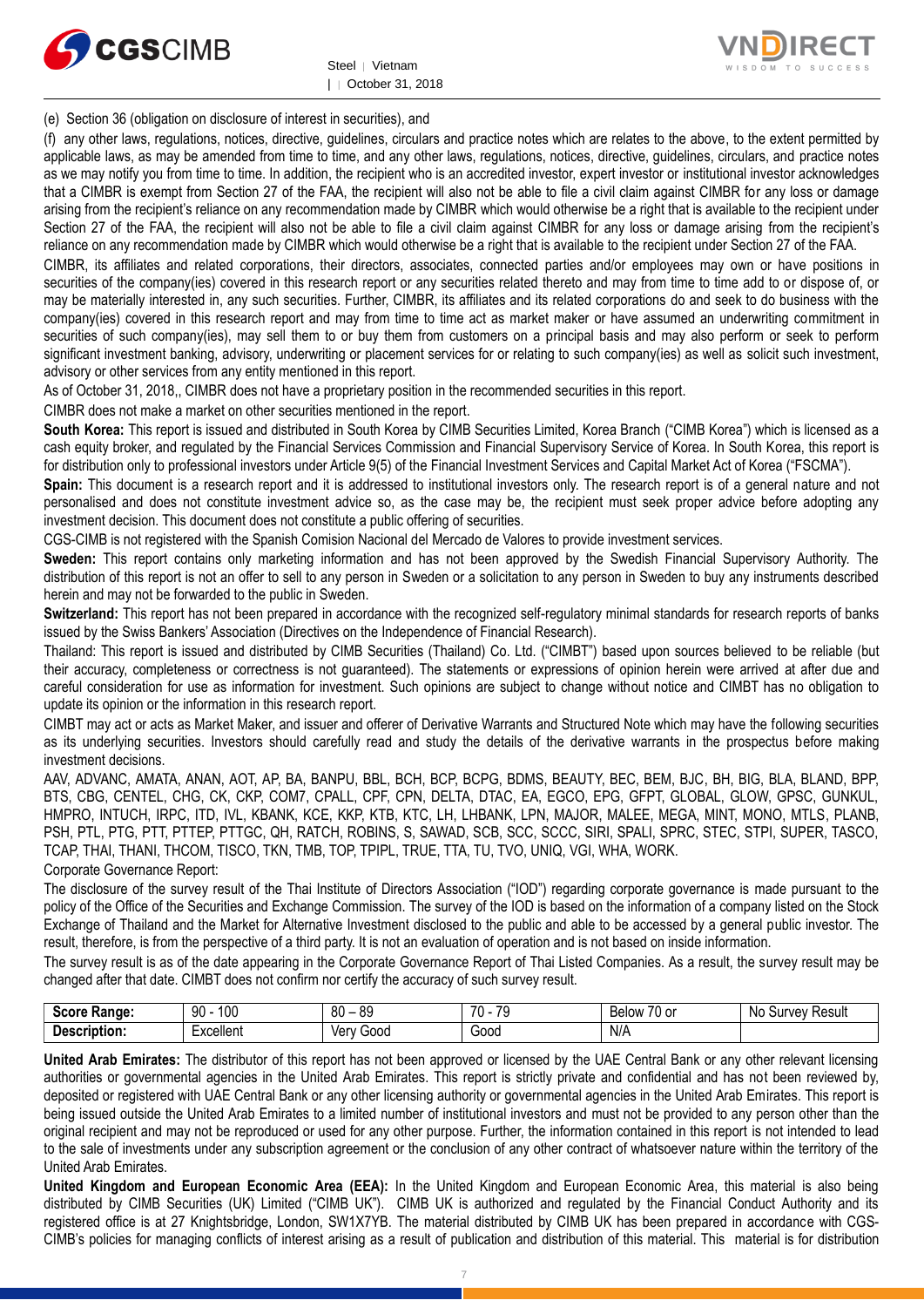



only to, and is solely directed at, selected persons on the basis that those persons: (a) are eligible counterparties and professional clients of CIMB UK; (b) have professional experience in matters relating to investments falling within Article 19(5) of the Financial Services and Markets Act 2000 (Financial Promotion) Order 2005 (as amended, the "Order"), (c) fall within Article 49(2)(a) to (d) ("high net worth companies, unincorporated associations etc") of the Order; (d) are outside the United Kingdom subject to relevant regulation in each jurisdiction, material(all such persons together being referred to as "relevant persons"). This material is directed only at relevant persons and must not be acted on or relied on by persons who are not relevant persons. Any investment or investment activity to which this material relates is available only to relevant persons and will be engaged in only with relevant persons.

Where this material is labelled as non-independent, it does not provide an impartial or objective assessment of the subject matter and does not constitute independent "research" (cannot remove research from here under the applicable rules of the Financial Conduct Authority in the UK. Consequently, any such non-independent material will not have been prepared in accordance with legal requirements designed to promote the independence of research (cannot remove research from here) and will not subject to any prohibition on dealing ahead of the dissemination of research. Any such non-independent material must be considered as a marketing communication.

**United States:** This research report is distributed in the United States of America by CIMB Securities (USA) Inc, a U.S. registered broker-dealer and a related company of CIMB Research Pte Ltd, PT CIMB Sekuritas Indonesia, CIMB Securities (Thailand) Co. Ltd, CIMB Securities Limited, CIMB Securities (India) Private Limited, and is distributed solely to persons who qualify as "U.S. Institutional Investors" as defined in Rule 15a-6 under the Securities and Exchange Act of 1934. This communication is only for Institutional Investors whose ordinary business activities involve investing in shares, bonds, and associated securities and/or derivative securities and who have professional experience in such investments. Any person who is not a U.S. Institutional Investor or Major Institutional Investor must not rely on this communication. The delivery of this research report to any person in the United States of America is not a recommendation to effect any transactions in the securities discussed herein, or an endorsement of any opinion expressed herein. CIMB Securities (USA) Inc, is a FINRA/SIPC member and takes responsibility for the content of this report. For further information or to place an order in any of the above-mentioned securities please contact a registered representative of CIMB Securities (USA) Inc. CGS-CIMB Securities (USA) Inc. does not make a market on other securities mentioned in the report.

CIMB Securities (USA) Inc. has not managed or co-managed a public offering of any of the securities mentioned in the past 12 months.

CIMB Securities (USA) Inc. has not received compensation for investment banking services from any of the company mentioned in the past 12 months.

CIMB Securities (USA) Inc. neither expects to receive nor intends to seek compensation for investment banking services from any of the company mentioned within the next 3 months.

**Other jurisdictions:** In any other jurisdictions, except if otherwise restricted by laws or regulations, this report is only for distribution to professional, institutional or sophisticated investors as defined in the laws and regulations of such jurisdictions.